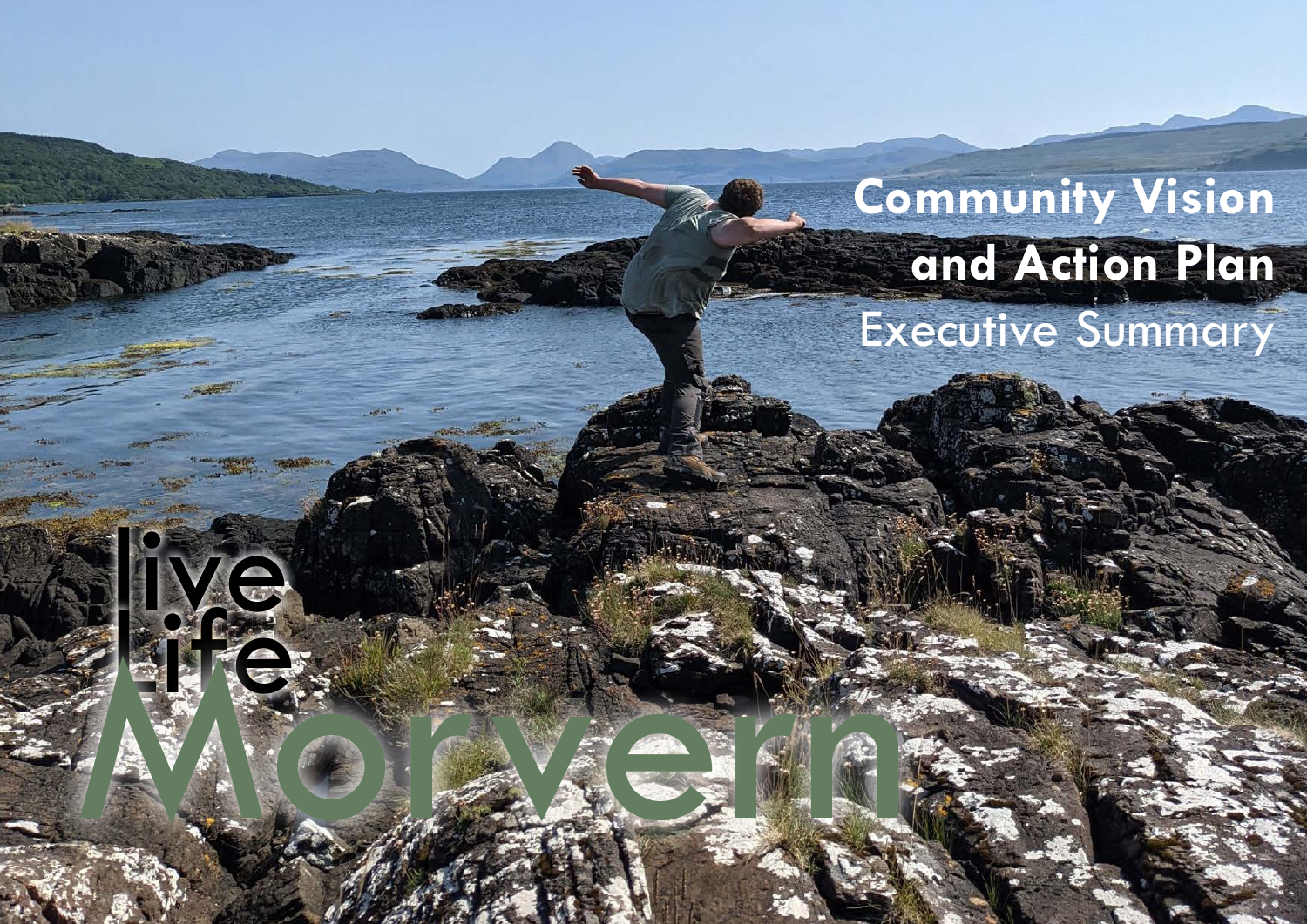## **Welcome**

Morvern

The Live Life Morvern Community Vision and Action Plan was developed by the community of Morvern in 2021-22. It lays out our vision for Morvern for the next 10 years and the steps we need to take to get there. This document summarises how we worked together, what we created and how it will be used.

live Life **<sup>2</sup>**

For a full version of the Plan, please visit [www.morvern.org](http://www.morvern.org)

### Live Life Morvern in Numbers

The graphic on the following page spells out the different ways that the community worked together to construct this plan from the bottom up.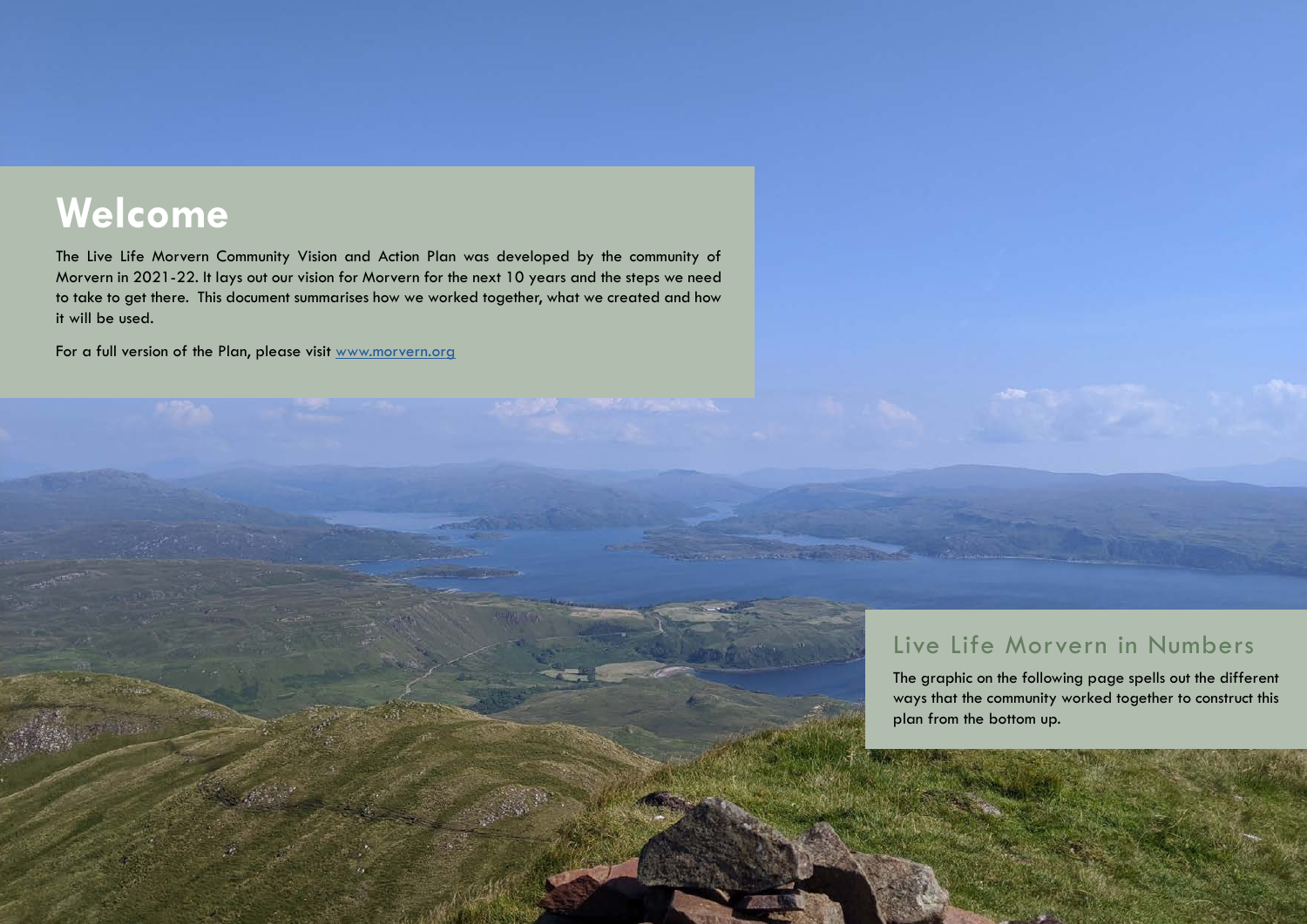

## **Data from 2011 census 156 households 317 residents**

*Survey Conducted between 25th October and 14th November 2021*

**households contacted 156**

**Total surveys responses submitted**

**3**

- **134 104 submitted online**
- **30 hardcopy submitted**
- **12 submitted by Children**
- **10 submitted by Teenagers**



## **SPREADING THE WORD**

 $\bullet$   $\bullet$   $\bullet$ 



**HAVING**<br>**BIONVERSATIONS CONVERSATIONS**

**households contacted through an initial mail drop** with information about how to get involved.

**people** joined the LLM mailing list



**social media posts**  on Live Life Morvern Facebook Page (majority reposted to the Lochaline page)

**1 centre-page spread** in De Tha Dol **1 week of exhibiting** 6 display boards about the community vision at the hub **2 weeks of exhibiting**  6 display boards at the Mine **3 different posters**  displayed in various different locations around Morvern **26 social media posts on Live Life Morvern** 

**Twitter Page**

**3 focussed face-to-face sessions** with specific groups (teenagers, kids and the parent's council) specific groups (teenagers, kids Focussed face-to-face sessions with<br>specific groups (teenagers, kids<br>and the parent's council)<br>**1100 Actions suggested**<br>**1100 Actions suggested**<br>**1100 Actions suggested**<br>**1100 Actions suggested** 



**with a range of local people and backgrounds**

**9 3-hour face-to-face drop-in sessions\*\***

**36Community Groups**<br> **36Community**<br> **36Community**<br> **36Community**<br> **36Community**<br> **36Community contacted**  for Community Group and Local Services Survey, with a **44% response rate**

**410**<br> **410**<br> **410**<br> **410**<br> **410 contacted** for Local Business

Survey with a **44% response**  community groups attended the Community **13** Group Forum

**people connected with** at the Hub in Lochaline and Drimnin Village Hall over the lifetime of the project for face-to-face conversations and input from local people

**10**

**community workshops**  were held with a total headcount of **128 people**

**community 37 members**  voted to prioritise actions indicatively

**for the Action plan (approx.)**

**Actions suggested** 

*\*Typically between 5% and 20% for similar community surveys elsewhere in Scotland*

*\*\*This included one community survey feedback workshop, two Visioning Workshops, three Action Planning Workshops, one Prioritisation Workshop and one Community Group Forum.*

**rate**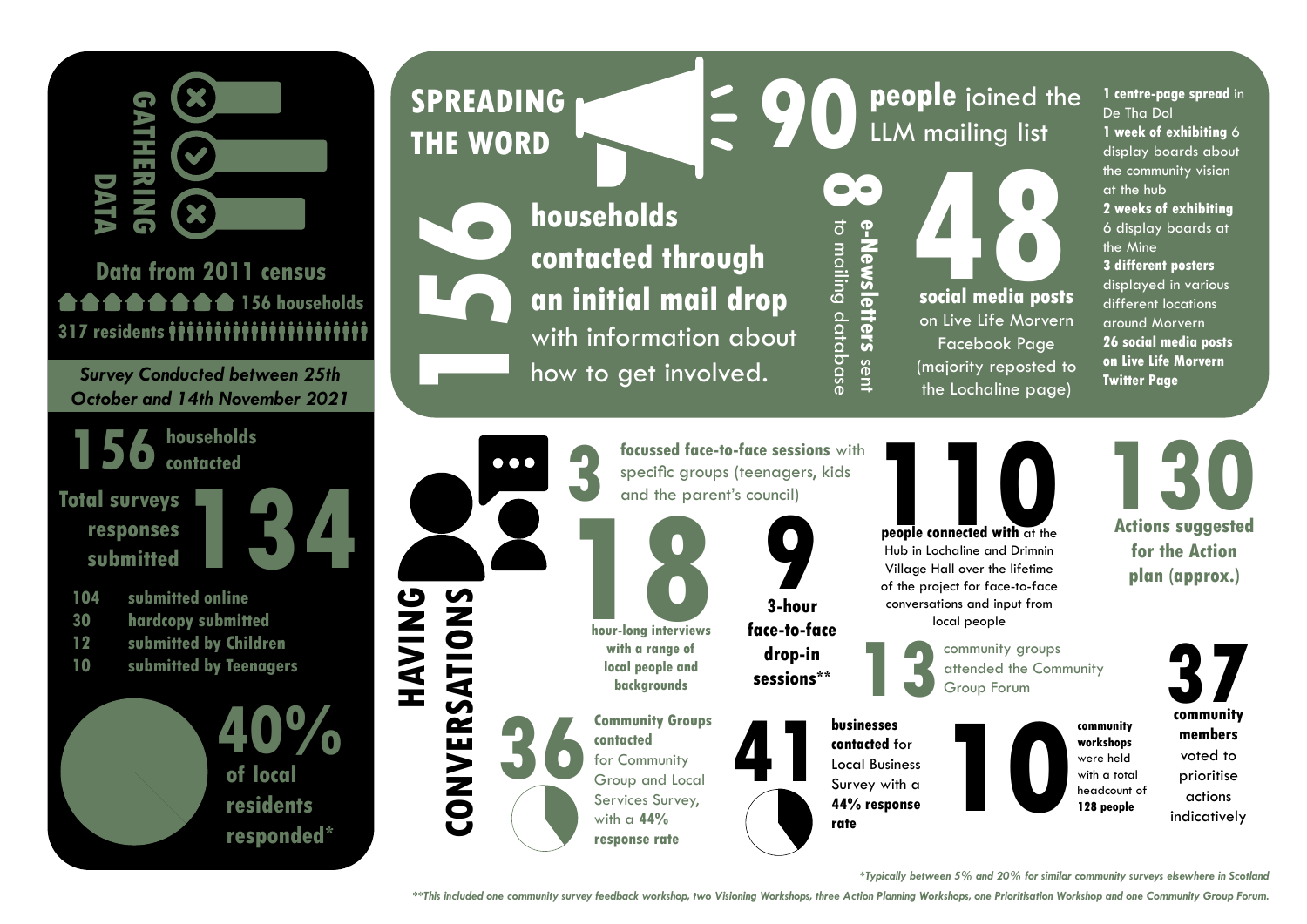### Vision for Morvern in 2031 and beyond

Live Life Morvern established the following overarching vision for Morvern in 2031 and beyond – a challenging and exciting vision of a community flourishing culturally, economically and in its relationship to the environment:

*In 2031 and beyond we envisage a Morvern that (in no particular order of importance):*

- *• is a model carbon-negative community: a leader in renewable energy creation that positively contributes to national net-zero targets.*
- *• is a welcoming, inclusive and caring community that works hard to involve everyone in our life together.*
- *• has a thriving and positive community spirit.*
- *• is a place where people of all ages can remain as they move through each life stage, and people of all ages and stages thrive.*
- *• is diverse in many ways: biodiversity, diversity of local businesses and housing, diversity of its social life and the make-up of its population.*
- *• is a place that enjoys a rich social life where all generations are able to socialise together.*
- *• is a community that is committed to caring for the environment.*
- *• is an affordable, economically viable and creative place where people produce goods and services, share resources and spend locally as much as possible.*
- *• is an ambitious community, proud of its heritage and achievements.*
- *• has an established reputation for sustainability, strong community life and high-quality tourism.*

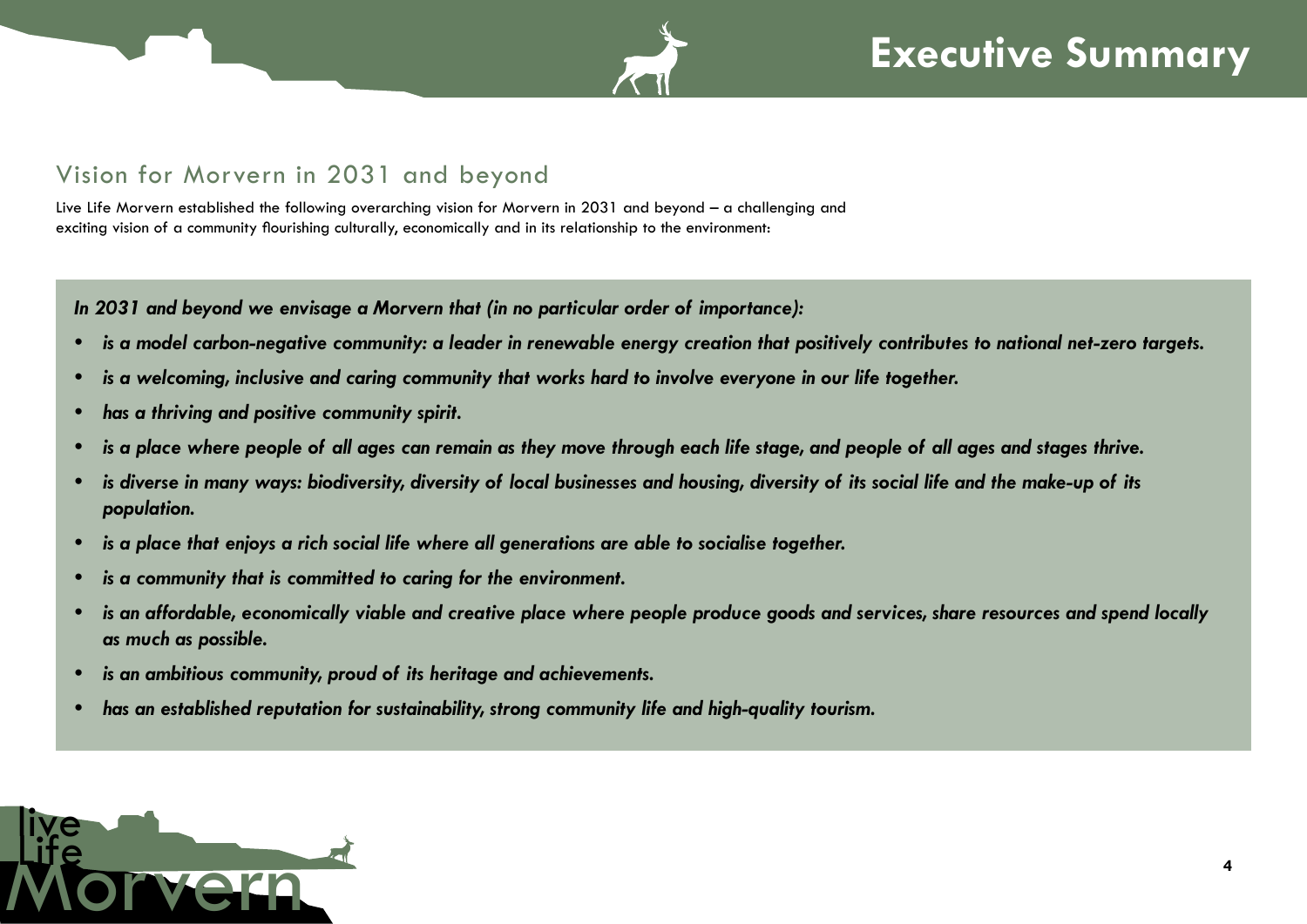### How we will achieve our vision

### - Action Areas

To achieve this ambitious vision, over the next 10 years we have developed a plan for action that covers 31 different areas of our life together, arranged according to six themes.

| <b>Action Areas</b>                    |                                               |  |  |  |
|----------------------------------------|-----------------------------------------------|--|--|--|
| <b>Economy and Employment</b>          |                                               |  |  |  |
| $\mathbf{1}$                           | Exploring opportunities for social enterprise |  |  |  |
| $\overline{2}$                         | Helping people into work                      |  |  |  |
| 3                                      | Providing accommodation for local businesses  |  |  |  |
| $\overline{A}$                         | Supporting local businesses - large and small |  |  |  |
| 5                                      | Supporting slow tourism                       |  |  |  |
| <b>Transport and Digital</b>           |                                               |  |  |  |
| 6                                      | Affordable broadband for all                  |  |  |  |
| 7                                      | Community transport                           |  |  |  |
| 8                                      | Improve walking, wheeling and cycling         |  |  |  |
| 9                                      | Improved public transport                     |  |  |  |
| 10                                     | Safer, improved transport network             |  |  |  |
| Housing                                |                                               |  |  |  |
| 11                                     | Affordable housing owned by the community     |  |  |  |
| 12                                     | Specialist accommodation                      |  |  |  |
| 13                                     | Zero-carbon homes for all                     |  |  |  |
| <b>Energy, Facilities and Services</b> |                                               |  |  |  |
| 14                                     | Community-owned energy                        |  |  |  |
| 15                                     | Energy resilience                             |  |  |  |
| 16                                     | Health                                        |  |  |  |
| 17                                     | Local community hubs                          |  |  |  |

| 18                                        | <b>Recreation facilities</b>           |  |  |  |  |  |
|-------------------------------------------|----------------------------------------|--|--|--|--|--|
| 19                                        | Schools and education                  |  |  |  |  |  |
| 20                                        | Services and childcare                 |  |  |  |  |  |
| Heritage, Land and Sea                    |                                        |  |  |  |  |  |
| 21                                        | Community Land Ownership               |  |  |  |  |  |
| 22                                        | Community woodland and natural space   |  |  |  |  |  |
| 23                                        | Conservation, stewardship & management |  |  |  |  |  |
| 24                                        | Heritage                               |  |  |  |  |  |
| 25                                        | Play facilities                        |  |  |  |  |  |
| <b>Community Life and Local Resources</b> |                                        |  |  |  |  |  |
| 26                                        | <b>Buying local</b>                    |  |  |  |  |  |
| 27                                        | Gathering together                     |  |  |  |  |  |
| 28                                        | Promote recreation and creativity      |  |  |  |  |  |
| 29                                        | Reuse and recycle                      |  |  |  |  |  |
| 30                                        | Sharing our resources                  |  |  |  |  |  |
| 31                                        | Young people                           |  |  |  |  |  |

*Table 1 Action Areas for the Plan*

A 10 year-time frame could involve delivery of a wide variety of actions to deliver our goals – some of which we haven't even imagined yet! But from our perspective in 2022, we have come up with over 130 potential initiatives that might help us deliver our vision, and these are laid out in more detail in chapter 4 and the appendices. Some of these are already in process, some of them remain just the germs of ideas for now. But all of them together represent the collective ambition and hopes of what we can aim to achieve in this time frame.

### Community Priorities for Action

Imagining everything we could and should do over the next 10 years is a big task which has resulted in a large range and variety of potential steps and actions that we can take. To help us see the wood for the trees we undertook a prioritisation exercise towards the end of the process. The aim was to help us discern more clearly as a community what the most significant and impactful actions we could take together might be. While this was necessarily indicative at this stage, a total of 12 community priorities for action ('big-ticket items') rose to the top as being particularly important for us to focus on in the next season. This is not to minimise the importance of the many other valuable ideas and actions in our plan, but rather to help us all gain a platform from which to begin to discern a way forward with delivery.

The community priorities for action are laid out below in as much detail as we have so far been able to develop, after the results of an indicative ranking of the relative strength of feeling that the community expressed about them.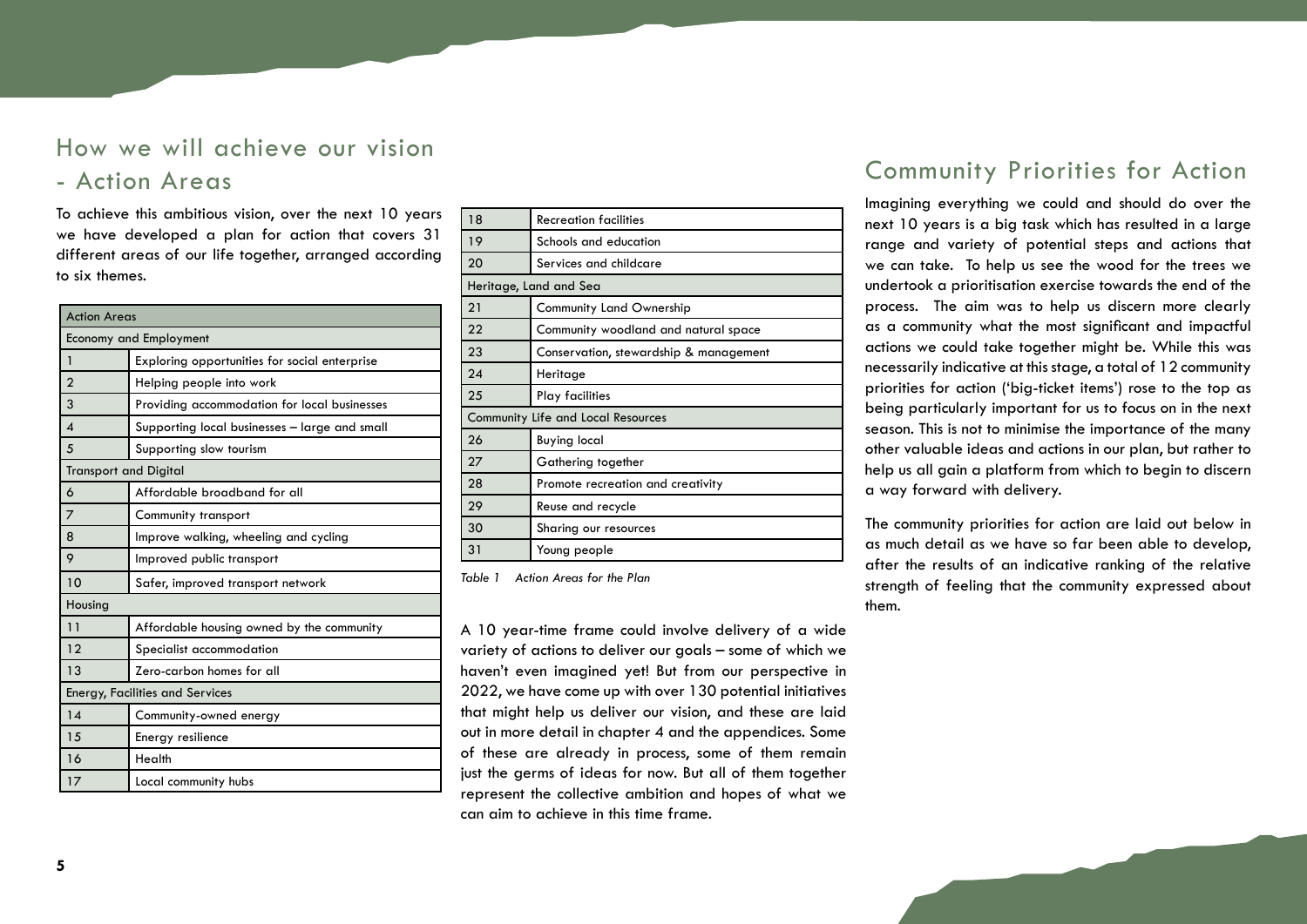#### *Table 2 Community Priorities for Action (indicative) ranked by community poll*

| 1st             | Explore options for sustainable community-based energy sources - wind,<br>tide, district heating                                 |
|-----------------|----------------------------------------------------------------------------------------------------------------------------------|
| 2 <sub>nd</sub> | Deliver additional affordable housing (beyond MCDC Phase 2)                                                                      |
| 3rd             | Protecting Morvern's Atlantic Rainforest - proposed RSPB project                                                                 |
| 4th             | Develop strategy to secure tradespeople to deliver local work                                                                    |
| 5th             | Broadband - 'Not Spot' fill-in around Lochaline                                                                                  |
| 6th             | Develop apprenticeship scheme in local community, including construction<br>apprenticeships                                      |
| 7th             | Create Marine Management Plan for Loch Aline - including developing<br>loch-wide conservation measures                           |
| 8th             | Set up co-op to bulk buy green energy at reduced rates                                                                           |
| 9th             | Develop social spaces for and led-by young people                                                                                |
| 10th            | Develop walking routes on wider peninsula                                                                                        |
| 11th            | Conduct comprehensive Housing survey: including Local Housing Needs<br>Assessment; Housing Land Audit; Housing Conditions Survey |
| 12th            | Create a Volunteer bank to share local skills with one another                                                                   |

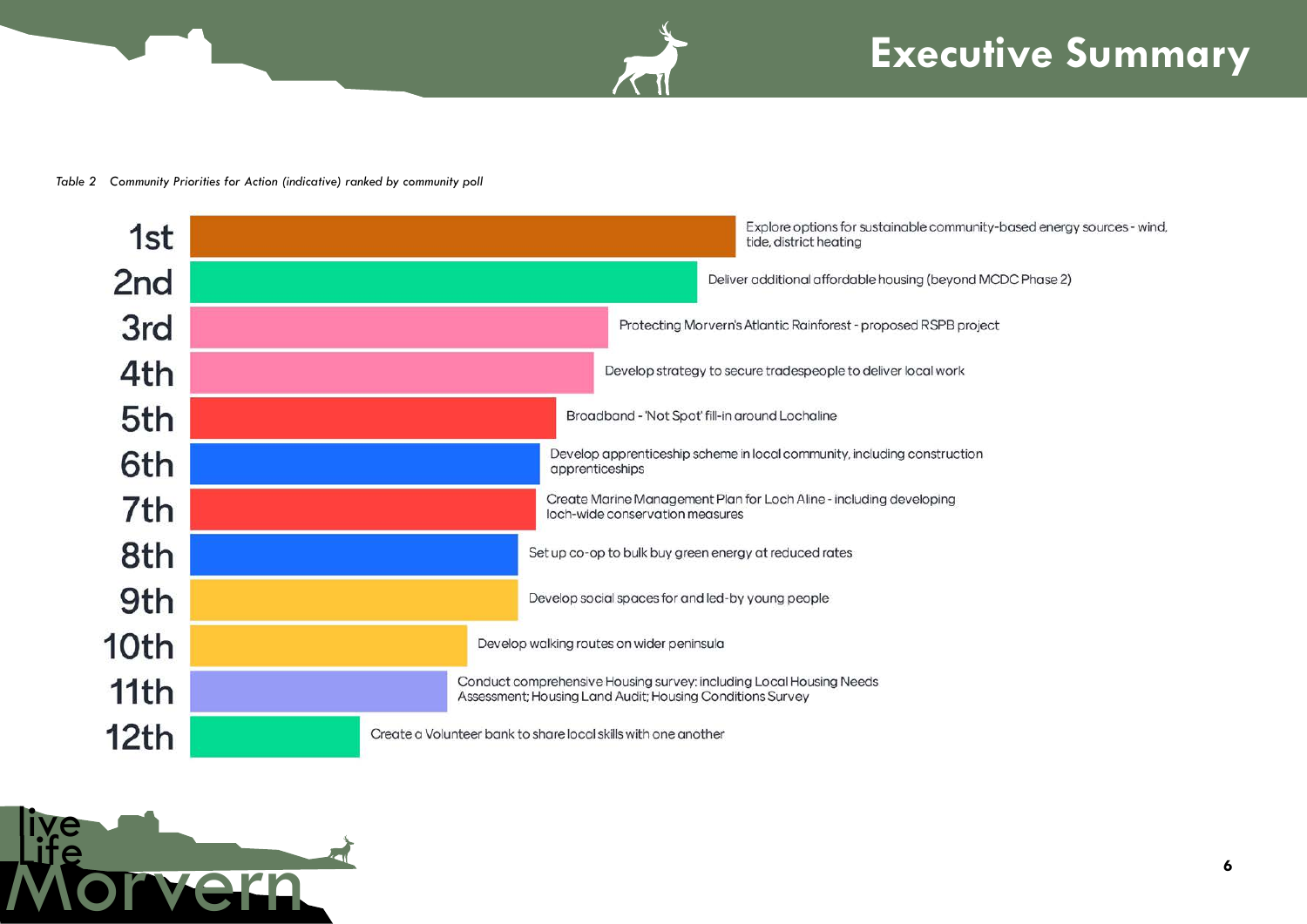### *Table 3 Community Priorities for Action – detailed information*

*\* Timeframe: Short (< 6 months); Medium (>6 months <2 years); Long (>2years)*

| Rank      | Action/Initiative                                                                                            | Project Lead                                | <b>Action Type</b> | Description                                                                                                                                                            | Timeframe<br>$(*)$ | Partners identified (actual<br>and potential)                                                                                                               | First or next step to progress the<br>project/idea                                                                                                                              | No. in full<br><b>Action List</b> | National<br>Performance<br>Framework<br>Indicator                                 |
|-----------|--------------------------------------------------------------------------------------------------------------|---------------------------------------------|--------------------|------------------------------------------------------------------------------------------------------------------------------------------------------------------------|--------------------|-------------------------------------------------------------------------------------------------------------------------------------------------------------|---------------------------------------------------------------------------------------------------------------------------------------------------------------------------------|-----------------------------------|-----------------------------------------------------------------------------------|
| $\vert$ 1 | Explore options<br>for sustainable<br>community-based<br>energy sources -<br>wind, tide, district<br>heating | MCDC including<br><b>MCTC and MorVolts</b>  | Already<br>Planned | To further aid community<br>sustainability, self-sufficiency<br>and self-reliance.                                                                                     | Long               | FLS, Angus Robertson,<br>MGGW, CC, MCW, LPS                                                                                                                 | Assess various options and<br>engage in feasibility stage.<br>Share good quality information<br>with community (avoid<br>overwhelming with wealth of<br>information available). | 52                                | Energy from<br>renewable sources                                                  |
| $\vert$ 2 | Plan for delivery<br>of additional<br>affordable housing<br>beyond MCDC<br>Phase 2                           | <b>MCDC</b>                                 | Proposed           | Explore provision of further<br>affordable housing provision<br>beyond MCDC's stage 2.<br>Option of shared ownership<br>between businesses and<br>housing association. | Long               | Lochaber Housing, MCDC                                                                                                                                      | Create forum to discuss<br>collaboration and shared<br>contracting of builders/<br>architects. Consider restricted<br>letting. Talk to Communities<br>Housing Trust.            | 43                                | Satisfaction with<br>housing                                                      |
| $\vert$ 3 | Protect Morvern's<br><b>Atlantic Rainforest</b><br>proposed RSPB<br>project                                  | <b>RSPB</b>                                 | Already<br>Planned | Five-year landscape scale<br>woodland restoration<br>programme focused<br>exclusively on the rainforests<br>of the Morvern peninsula.                                  | Long               | RSPB, Woodland Trust,<br>Alliance for Scotland's<br>Rainforest, FLS, Scottish<br>Forestry, Ardtornish &<br>Laudale Estates, MDMG,<br>MCW, SWT, MHS, CC, LPS | Secure additional funding.<br>Encourage land awareness /<br>Morvern deer group to engage<br>with biodiversity restoration,<br>Atlantic Rainforest protection.                   | 99                                | Biodiversity,<br>Condition of<br>protected nature<br>sites, Marine<br>environment |
| $\vert$ 4 | Develop strategy<br>to secure<br>tradespeople to<br>deliver local work                                       | <b>TBC</b>                                  | Proposed           | Develop strategy to secure<br>tradespeople to deliver<br>work locally. Could include<br>attracting skilled trades to live<br>in Morvern.                               | Medium             | <b>TBC</b>                                                                                                                                                  | <b>TBC</b>                                                                                                                                                                      | 10                                | Productivity,<br>Economic growth,<br><b>Natural Capital</b>                       |
| 5         | <b>Broadband - Not</b><br>Spot Fill-in around<br>Lochaline                                                   | Drimnin Community<br><b>Broadband C.I.C</b> | Already<br>Planned | 30 Mbps service to selected<br>properties not served by BT<br>Fibre.                                                                                                   | Long               | <b>TBC</b>                                                                                                                                                  | None                                                                                                                                                                            | 21                                | Access to<br>superfast<br>broadband                                               |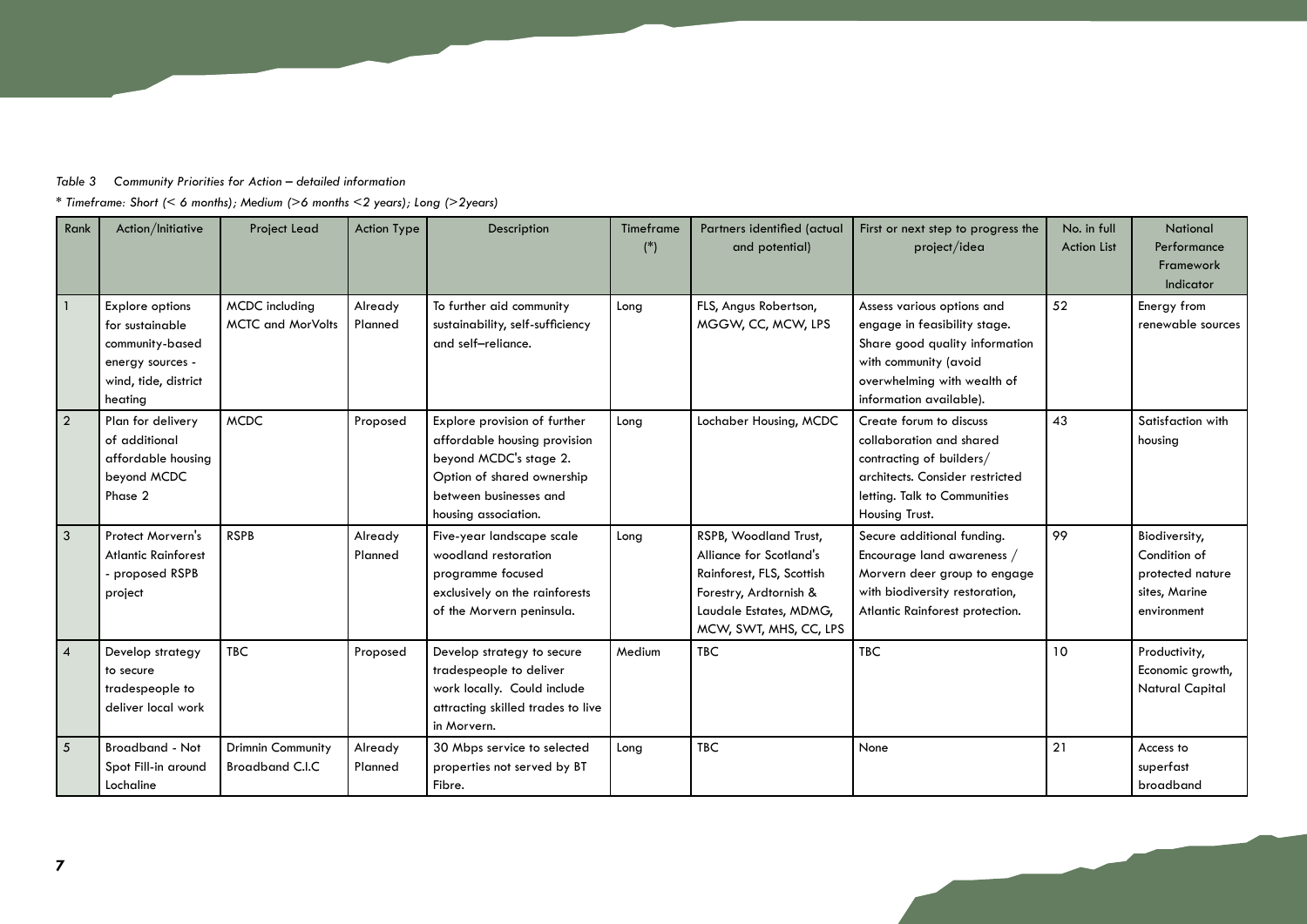| Rank           | Action/Initiative                                                                                               | Project Lead                      | <b>Action Type</b> | Description                                                                                                                             | Timeframe<br>$(*)$ | Partners identified (actual<br>and potential)                                      | First or next step to progress the<br>project/idea                                                                                                                                                                                                                 | No. in full<br><b>Action List</b> | National<br>Performance<br>Framework<br>Indicator                                  |
|----------------|-----------------------------------------------------------------------------------------------------------------|-----------------------------------|--------------------|-----------------------------------------------------------------------------------------------------------------------------------------|--------------------|------------------------------------------------------------------------------------|--------------------------------------------------------------------------------------------------------------------------------------------------------------------------------------------------------------------------------------------------------------------|-----------------------------------|------------------------------------------------------------------------------------|
| $\overline{6}$ | Develop<br>apprenticeship<br>scheme in local<br>community,<br>including<br>construction<br>apprenticeships      | <b>TBC</b>                        | Proposed           | Develop programme to<br>give local young people an<br>option to learn a skill here<br>and remain in the community<br>(apprenticeships). | Medium             | Fort William College, local<br>businesses e.g. Whitehouse<br>restaurant, CLAM, MCW | Identify funding. Demonstrate<br>links to further, higher education<br>available through UHI (West<br>Highlands/(Lochaber College),<br>and development of modern<br>apprenticeships.                                                                               | $\overline{7}$                    | Income<br>inequalities,<br>Work-place<br>learning;<br>Skill shortage<br>vacancies  |
| $\vert$ 7      | <b>Create Marine</b><br>Management Plan<br>for Loch Aline -<br>including loch-<br>wide conservation<br>measures | <b>TBC</b>                        | Proposed           | Explore possibility of a shared<br>loch management plan for<br>Loch Aline.                                                              | Medium             | CC, LPS, MHS, CAOLAS                                                               | Encourage divers to collect data<br>(underwater videos) to inform<br>plan. Consider wider catchment<br>area.                                                                                                                                                       | 111                               | Biodiversity,<br>Condition of<br>protected nature<br>sites, Marine<br>environment, |
| 8              | Set up co-op to<br>bulk buy green<br>energy at reduced<br>rates                                                 | <b>TBC</b>                        | Proposed           | To bulk-buy discounted green<br>energy off the grid.                                                                                    | Medium             | <b>CC</b>                                                                          | Needs an admin aide to<br>manage on a daily basis.                                                                                                                                                                                                                 | 54                                | Energy from<br>renewable sources                                                   |
| $ 9\rangle$    | Develop social<br>space for young<br>people                                                                     | Local young people,<br><b>LPS</b> | Proposed           | Space managed by and for<br>young people to hang out in.                                                                                | Medium             | LPS, MCW, SWT, CAOLAS                                                              | Ensure autonomy for young<br>people to drive the project<br>- let them lead. Use former<br>building in the woods which was<br>previously used as a temporary<br>nursery. Liaise with existing<br>venues to prevent unnecessary<br>duplication - feasibility study. | 132                               | Young people's<br>participation,<br>Children's voices                              |

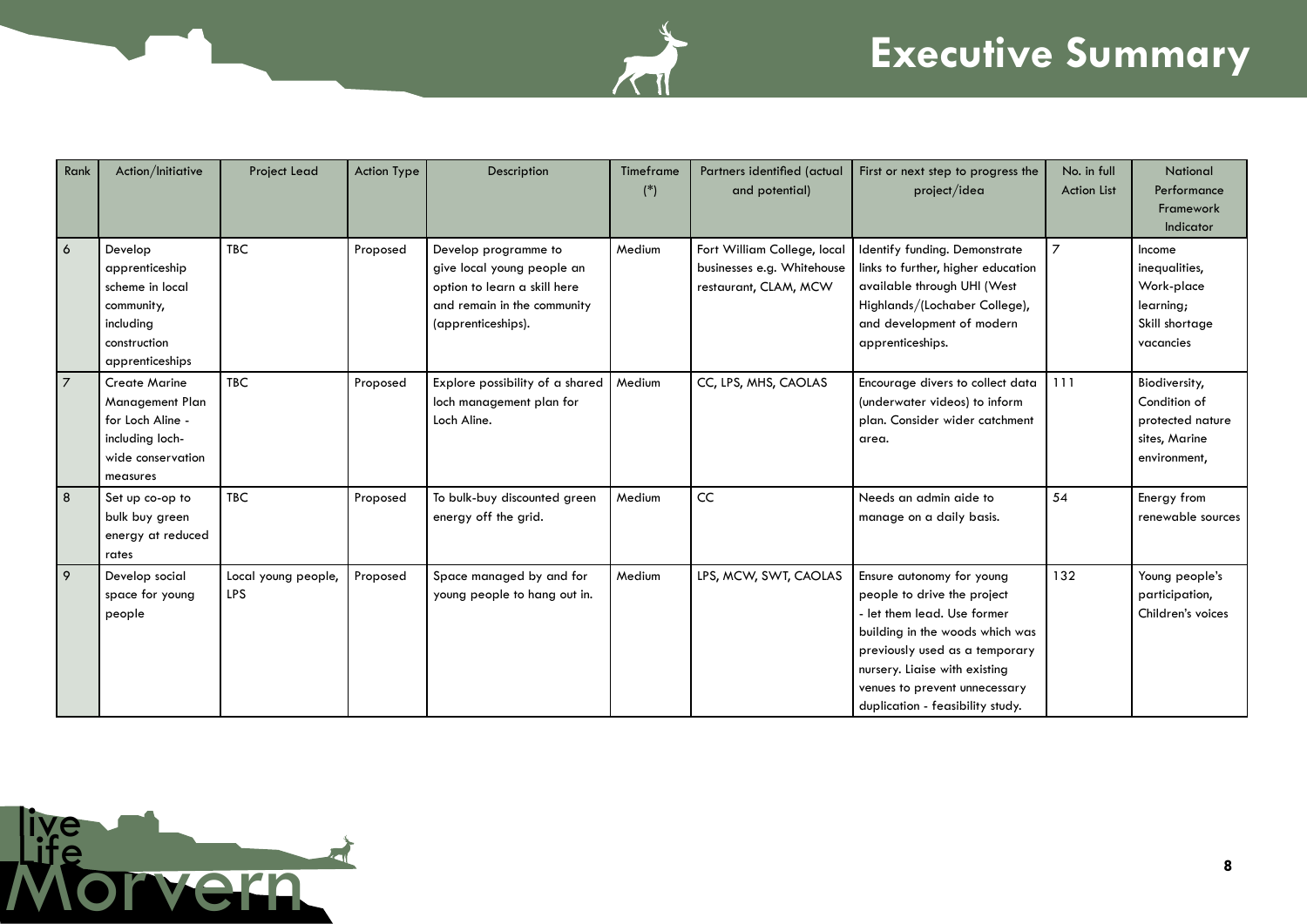| Rank       | Action/Initiative        | Project Lead | <b>Action Type</b> | Description                    | Timeframe | Partners identified (actual  | First or next step to progress the | No. in full        | National           |
|------------|--------------------------|--------------|--------------------|--------------------------------|-----------|------------------------------|------------------------------------|--------------------|--------------------|
|            |                          |              |                    |                                | $(*)$     | and potential)               | project/idea                       | <b>Action List</b> | Performance        |
|            |                          |              |                    |                                |           |                              |                                    |                    | Framework          |
|            |                          |              |                    |                                |           |                              |                                    |                    | Indicator          |
| 10         | Develop walking          | TBC          | Proposed           | Enable use of FLS walking      | Medium    | Forestry & Land Scotland,    | Establish relationship with FLS.   | 29                 | Carbon footprint,  |
|            | routes on wider          |              |                    | routes, improving access,      |           | CC, MCW, MHS, SWT, DH        | Create social event for route      |                    | Physical activity, |
|            | peninsula                |              |                    | wayfinding and publicity.      |           |                              | clearing. Create database          |                    | Journeys by active |
|            |                          |              |                    |                                |           |                              | of routes. Joint funding bid to    |                    | travel             |
|            |                          |              |                    |                                |           |                              | maintain/improve paths (all        |                    |                    |
|            |                          |              |                    |                                |           |                              | groups).                           |                    |                    |
| $\vert$ 11 | Conduct                  | <b>TBC</b>   | Already            | Audit of existing housing      | Medium    | MCDC, Lochaber Housing,      | Lochaber Housing working on        | 42                 | Satisfaction with  |
|            | comprehensive            |              | Planned            | provision, quality and future  |           | local community, architects, | Housing Needs Assessment. Map      |                    | housing            |
|            | housing survey:          |              |                    | needs, including map. Include  |           | builders                     | sites with willing landowner/      |                    |                    |
|            | Local Housing            |              |                    | insulation survey and windows, |           |                              | existing servicing.                |                    |                    |
|            | Needs Assessment;        |              |                    | renewable sources of heating/  |           |                              |                                    |                    |                    |
|            | Housing Land             |              |                    | insulation to help community-  |           |                              |                                    |                    |                    |
|            | Audit; Housing           |              |                    | wide programme of work.        |           |                              |                                    |                    |                    |
|            | <b>Conditions Survey</b> |              |                    |                                |           |                              |                                    |                    |                    |
| 12         | Create a volunteer       | <b>TBC</b>   | Proposed           | Create a volunteer bank        | Medium    | <b>Drimnin Hall</b>          | <b>TBC</b>                         | 128                | Social capital     |
|            | bank to share            |              |                    | of retired craftspeople/       |           |                              |                                    |                    |                    |
|            | local skills with one    |              |                    | professionals and mentors.     |           |                              |                                    |                    |                    |
|            | another                  |              |                    |                                |           |                              |                                    |                    |                    |

*\* Timeframe: Short (< 6 months); Medium (>6 months <2 years); Long (>2years)*

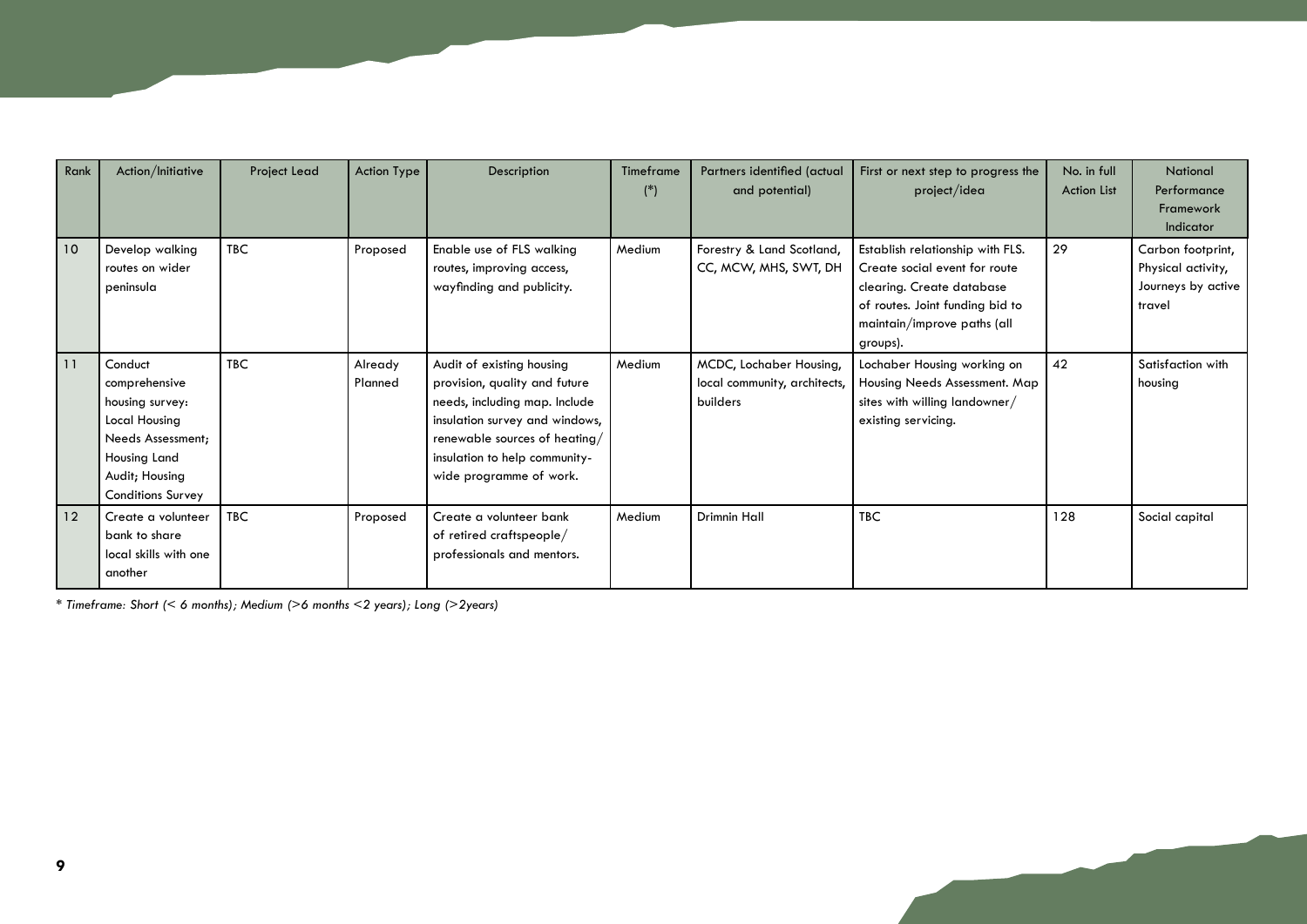## A Comprehensive Action Plan: 133 Actions Peninsula-wide (a selection indicated here)

On the next page is an indicative map of locations for a small selection of the actions in the plan (see chapter 4). As can be seen below, the action plan is intended to cover the whole peninsula

- A. Protecting Morvern's Atlantic Rainforest proposed RSPB project (99)
- B. Repair and restoration of Drimnin Village Hall (66)
- C. Restart Drimnin water taxi (22)
- D. Repair shelter, all access paths, and boardwalks Achnaha Wood (91)
- E. Conduct a comprehensive housing survey: local housing needs assessment; housing, land audit; housing conditions survey (42)
- F. Improvement to Drimnin Road (35)
- G. Create Lochaline Sand Mine Trail along former railway (26)
- H. Artist in residence project Rahoy Hills Nature Reserve (76)
- I. Develop walking routes on the wider peninsula (29)
- J. Larachbeg Telephone Box (St. Kilda Museum) (112)
- K. Develop Workshop/Retail Units at Knock Park (9)
- L. Broadband Not Spot Fill-in around Lochaline (21)
- M. Lochaline Primary School Wildlife Garden (74)
- N. Protecting and enhancing the heritage of Kiel church and grounds (114)
- O. Create a marine management plan for Loch Aline including loch wide conservation measures (111)

*Numbers in brackets after each action refer to the Action Numbers, not page numbers.*

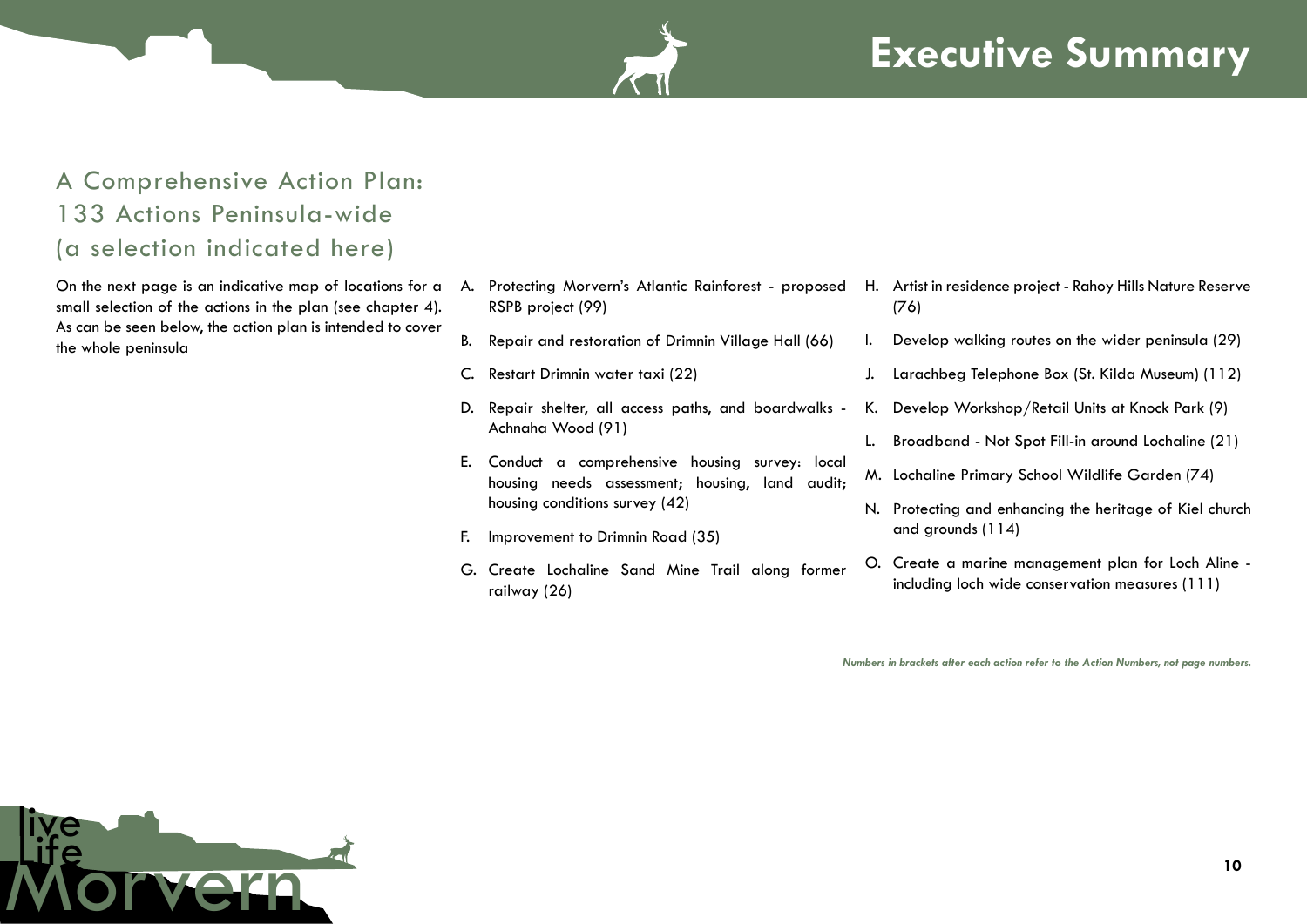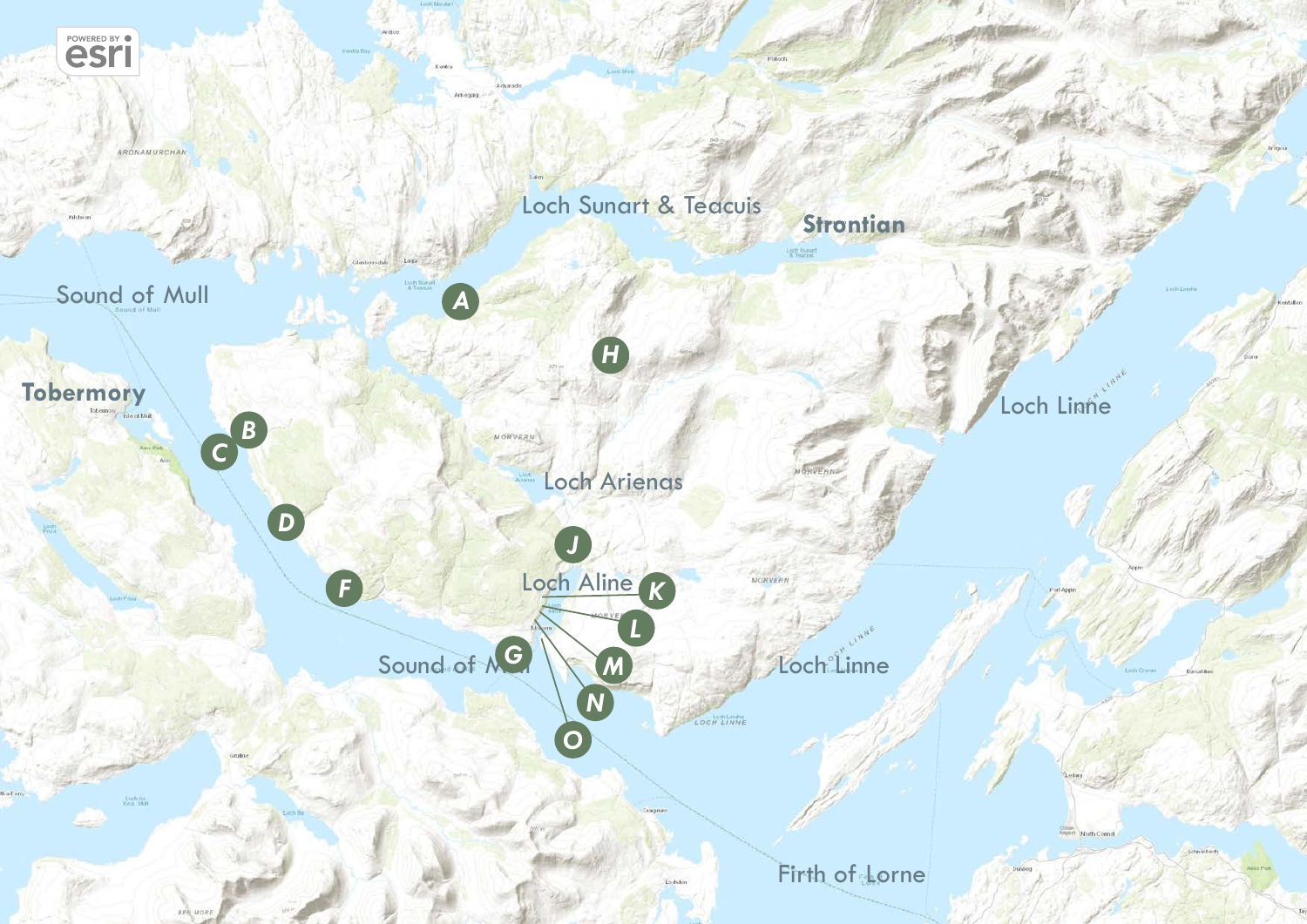## How the plan will be used by MCC, MCDC and MCT

The plan is intended to provide support for community groups pursuing priority projects and to strengthen their applications for funding. The hope is that it will also facilitate partnerships between local groups to enable more effective delivery.

The plan will help guide the decisions and priorities of MCT, MCDC and MCC (the three sponsoring organisations) over the next period:

- When considering grant applications, MCT will give weight to whether the initiative is given priority in the plan or not.
- Steering Group to add statement for MCC
- Steering Group to add statement for MCDC
- •



## How to get involved

If you would like to get involved with any of the proposed initiatives in this plan, or if you have any queries about this document, please contact Morvern Community Development Company [\(development@morvern.org](mailto:development%40morvern.org?subject=Live%20Life%20Morvern%20)) or Morvern Community Council ([morverncc@gmail.com\)](mailto:morverncc%40gmail.com?subject=Live%20Life%20Morvern).

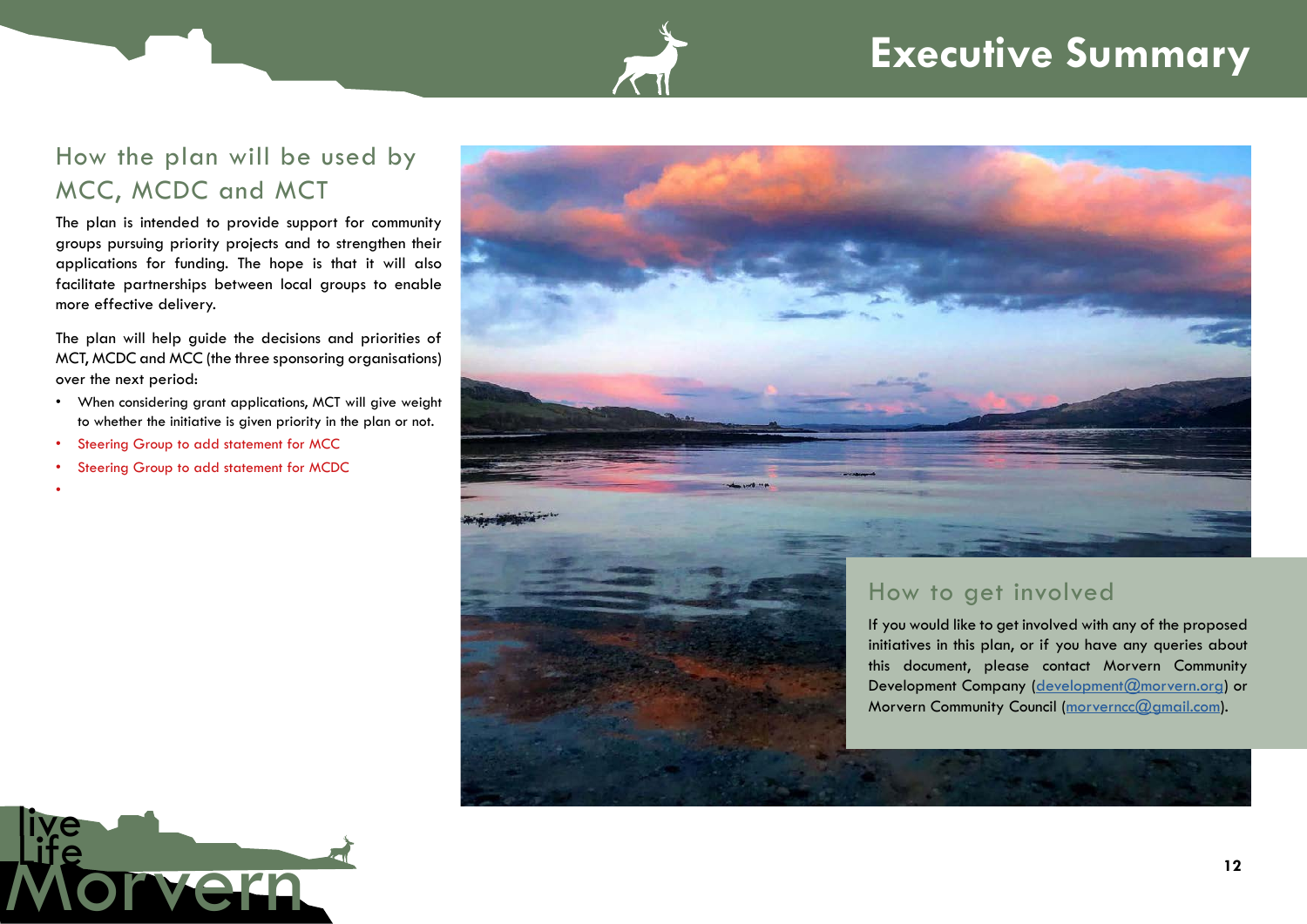